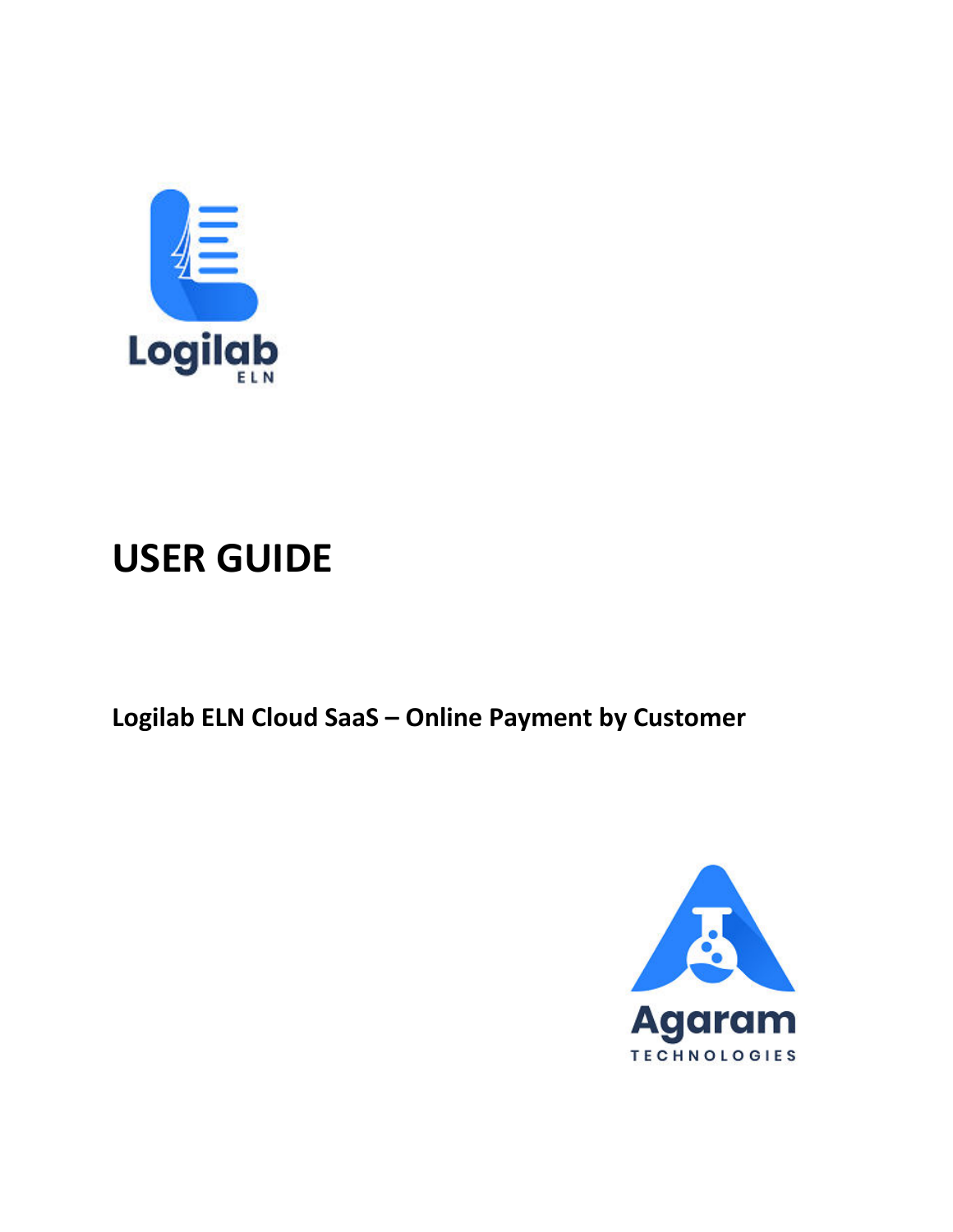#### **CONTENTS**

| 2.1 |  |
|-----|--|
| 2.2 |  |
| 2.3 |  |
| 2.4 |  |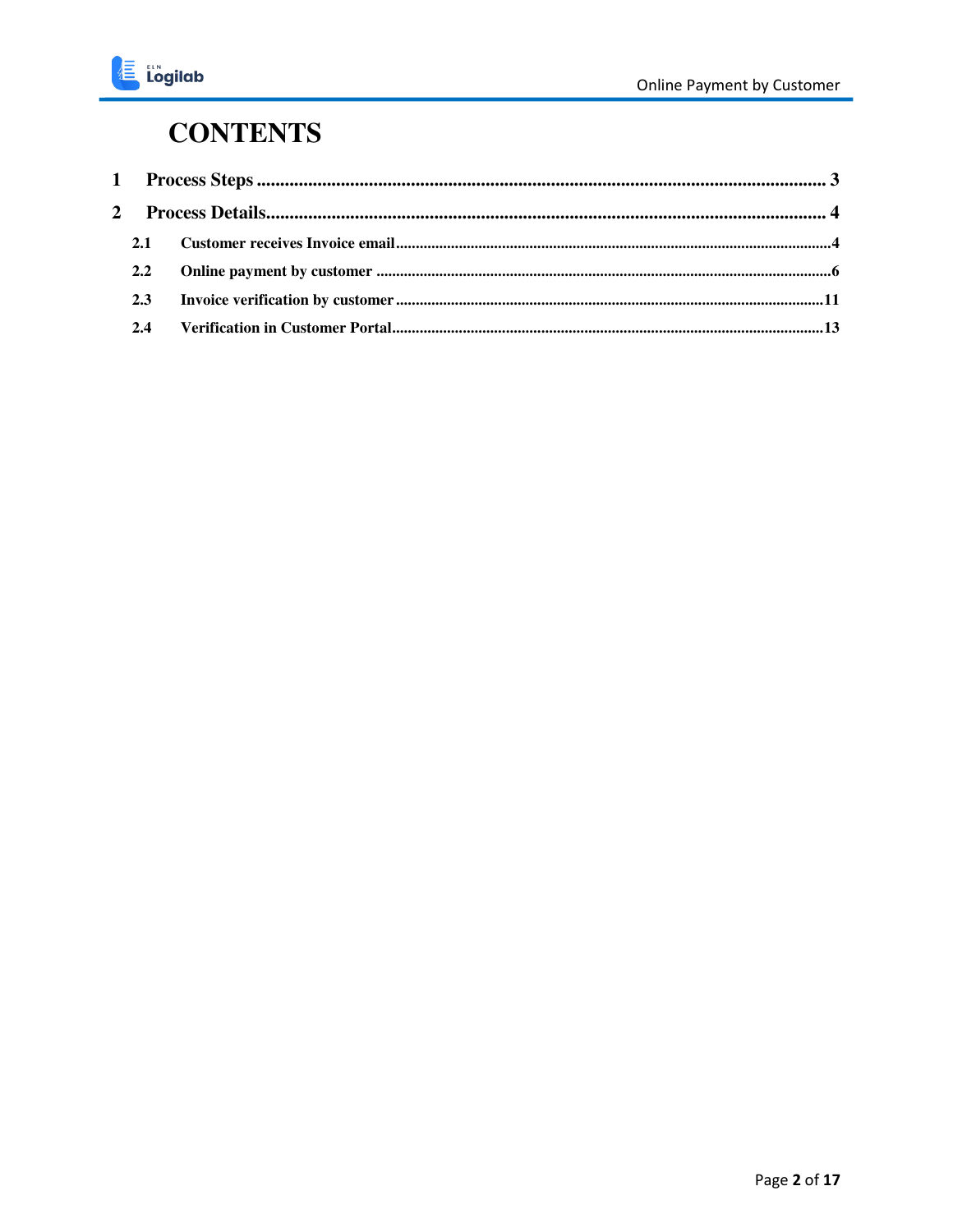

### <span id="page-2-0"></span>**1 Process Overview**

The online payment by customer has the following steps:

- $\checkmark$  Customer receives the invoice (through mail) for active subscription on the scheduled date of payment. Customer to open the invoice notification mail and click on the link "PAY NOW".
- $\checkmark$  The online payment gateway page will open and customer will have to choose the option (credit card, debit card, Net banking, etc.). Customer to fill the details and authorise payment. If the payment is approved, then the invoice payment will be completed and payment confirmation email notification will be routed to customer's mail box.
- $\checkmark$  Customer can verify the email notification.
- $\checkmark$  Optionally customer can login to the customer portal and view the invoice in paid status and view the payment details.

The step-by-step tasks in above-mentioned activities are described in detail in the following sections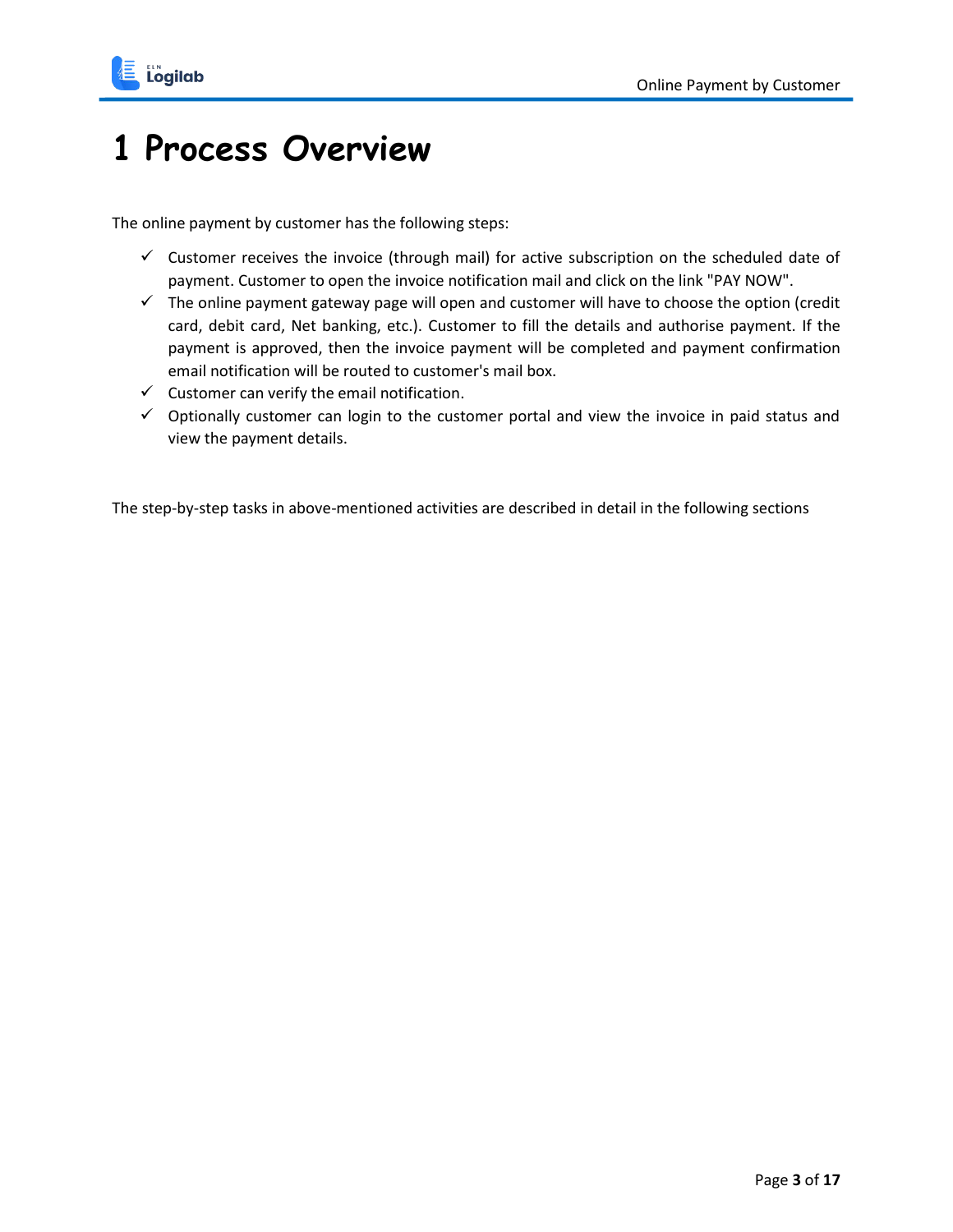

## <span id="page-3-0"></span>**2 Process Details**

#### <span id="page-3-1"></span>**2.1 Customer receives Invoice email**

As customer user, log into the registered email box, locate the invoice notification and clicks to open.

|                     |   |                            | <b>Get Started</b><br>Get breaking news and all your emails instantly. Make AOL your homepage now.                                        |                   |
|---------------------|---|----------------------------|-------------------------------------------------------------------------------------------------------------------------------------------|-------------------|
| <b>Aol Mail.</b>    |   |                            | <b>SEARCH</b>                                                                                                                             |                   |
| <b>COMPOSE</b>      |   |                            |                                                                                                                                           | See All $(7)$ $*$ |
| v Search Mail       | Q | From<br>٠                  | Subject<br>面<br>$\otimes$                                                                                                                 | Date $\wedge$     |
|                     |   | Ad Mutual Funds Sahi Hai   | Exchange-Traded Funds bhi Sahi Hai!: Traded like stocks, diversified like Mutual Funds. Get the best of both the                          | $\checkmark$      |
| <b>Today on AOL</b> |   | Agaram Technologies        | Undate on your Logilab ELN Cloud SaaS subscription : Dear Customer, Thank you for using Logilab ELN Cloud SaaS, Your subscripti-          | 2:52 pm           |
| $\Box$ Inbox        |   | Agaram Technologies<br>в   | Invoice from Agaram Technologies Private [Impited (Invoice#: INV-000096) : Dear Pradeep Ramkumar, It was a pleasure doing busin<br>Ô<br>而 | 2:52 pm           |
| $\mathbb{R}$ Drafts |   | Agaram Technologies        | Status of your Logilab ELN Cloud SaaS subscription has been changed : Dear Customer, The status of the subscription Logilab EL            | $2:52$ pm         |
|                     |   | <b>Agaram Technologies</b> | Your subscription to Logilab ELN Cloud SaaS was successful : Dear Customer. Thanks for subscribing to Logilab ELN Cloud Sa                | $2:46$ pm         |
| Fill Sent           |   | saas@agaramtech.com        | Tenant Username & Password : Dear Customer, Thanks for Registering your Organization in Logilab ELN. Please use below mention             | $2:46$ pm         |
| Spam                |   | Agaram Technologies        | Agaram Technologies Private Limited has invited you to join their portal : Dear Pradeep, You are invited to Agaram Technologies Priv      | $2:44$ pm         |
| <b>面 Trash</b>      |   | subscriptions@agaramte     | Agaram Technologies Private Limited has requested you to verify your profile : Dear Customer, Thanks For Your Interest to get your        | 2:44 pm           |
| <b>ED</b> Contacts  |   |                            |                                                                                                                                           |                   |

Click on the PDF button to download the invoice report. Save the report in local system. Open the downloaded invoice report and note down the details

|                     |                                                                                                                       | Get breaking news and all your emails instantly. Make AOL your homepage now.                                      |
|---------------------|-----------------------------------------------------------------------------------------------------------------------|-------------------------------------------------------------------------------------------------------------------|
|                     |                                                                                                                       |                                                                                                                   |
| <b>Aol Mail.</b>    |                                                                                                                       |                                                                                                                   |
| <b>COMPOSE</b>      | 面                                                                                                                     | More -                                                                                                            |
|                     |                                                                                                                       |                                                                                                                   |
| Q<br>v Search Mail  |                                                                                                                       | Invoice from Agaram Technologies Private Limited (Invoice#: INV-000096)                                           |
| Today on AOL        | Agaram Technologies (subscriptions@agaramtech.com)                                                                    |                                                                                                                   |
| $\Box$ Inbox        | INV-000096.pdf (67 KB)                                                                                                |                                                                                                                   |
| <b>E</b> Drafts     |                                                                                                                       |                                                                                                                   |
| Fill Sent           | Dear Pradeep Ramkumar.                                                                                                |                                                                                                                   |
| Spam                | It was a pleasure doing business with you.                                                                            | You can pay for the invoice from the link below. You can also view, print or download the invoice from the link.  |
| <b>Trash</b>        | PAY NOW.                                                                                                              |                                                                                                                   |
| <b>Exp</b> Contacts | If you opt to make the payment offline, please refer to the following Company Bank Details:                           |                                                                                                                   |
| I Calendar          | State Bank of India<br>Bank Name:<br>Account Holder's Name:                                                           | Agaram Technologies Private Limited                                                                               |
| $\vee$ Folders      | Account Number:<br>33166124321<br>SBIN0006616<br><b>IFSC Code:</b><br>Siruthozhil, Chetpet, Chennai, India<br>Branch: |                                                                                                                   |
| <b>Archive</b>      | SWIFT Code:<br>SBI NIN BB 301                                                                                         |                                                                                                                   |
|                     |                                                                                                                       | Once you have made the payment offline, please inform us with the payment details at subscriptions@agaramtech.com |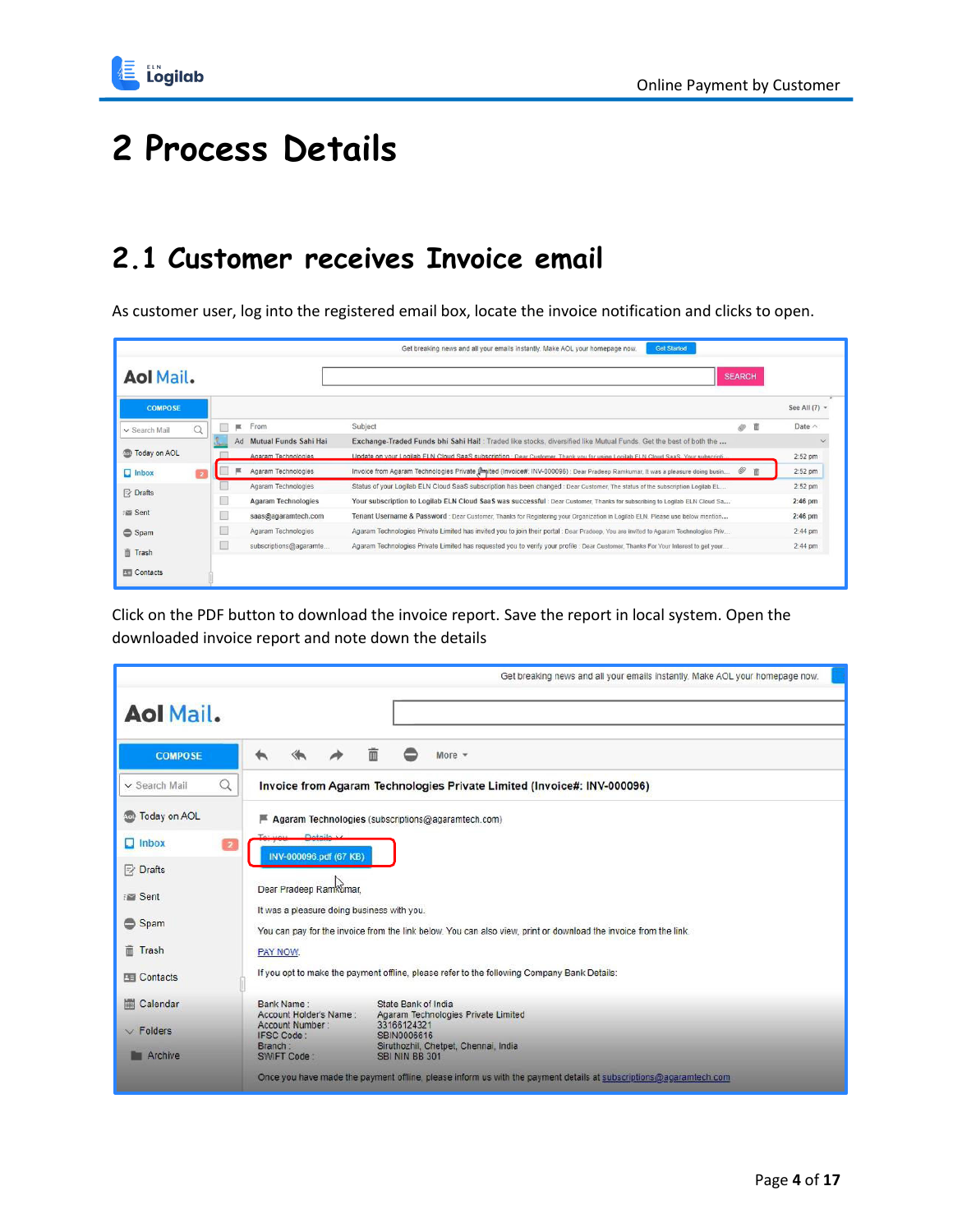

In order to pay online, click on 'PAY NOW' link in the mail.

|                                | Get breaking news and all your emails instantly. Make AOL your homepage now.                                                                                   |
|--------------------------------|----------------------------------------------------------------------------------------------------------------------------------------------------------------|
|                                |                                                                                                                                                                |
| <b>Aol Mail.</b>               |                                                                                                                                                                |
|                                |                                                                                                                                                                |
| <b>COMPOSE</b>                 | 而<br><br>More $-$                                                                                                                                              |
| Q<br>v Search Mail             | Invoice from Agaram Technologies Private Limited (Invoice#: INV-000096)                                                                                        |
| <b>Co</b> Today on AOL         | Agaram Technologies (subscriptions@agaramtech.com)                                                                                                             |
| $\Box$ Inbox<br>$\overline{2}$ | Details $\vee$<br>To: you<br>INV-000096.pdf (67 KB)                                                                                                            |
| <b>E</b> Drafts                |                                                                                                                                                                |
| Fill Sent                      | Dear Pradeep Ramkumar,                                                                                                                                         |
| Spam                           | It was a pleasure doing business with you.<br>You can pay for the invoice from the link below. You can also view, print or download the invoice from the link. |
| 而<br>Trash                     | PAY NOW.                                                                                                                                                       |
| <b>Exp</b> Contacts            | If you opt to make the payment offline, please refer to the following Company Bank Details:                                                                    |
| I Calendar                     | Bank Name:<br>State Bank of India<br>Account Holder's Name:<br>Agaram Technologies Private Limited                                                             |
| $\vee$ Folders                 | Account Number:<br>33166124321<br><b>IFSC Code:</b><br>SBIN0006616<br>Siruthozhil, Chetpet, Chennai, India<br>Branch:                                          |
| Archive                        | SBI NIN BB 301<br>SWIFT Code:                                                                                                                                  |
|                                | Once you have made the payment offline, please inform us with the payment details at subscriptions@agaramtech.com                                              |

Choose the mode of payment and click 'PROCEED TO PAY'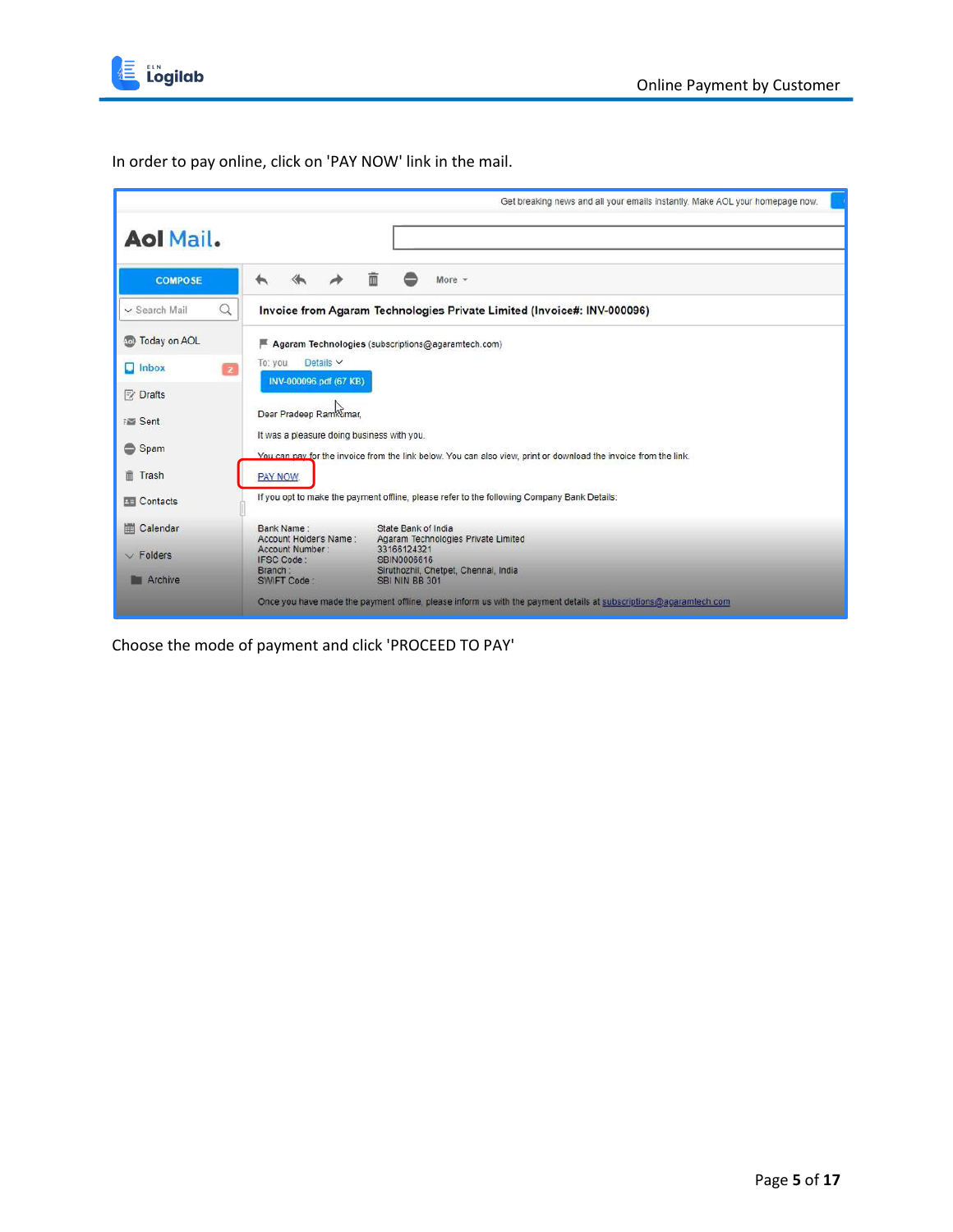

#### <span id="page-5-0"></span>**2.2 Online payment by customer**

The online payment gateway page will open and customer will have to choose the option (credit card, debit card, Net banking, etc.)



Enter the card number.

Enter Month and year of card expiry.

Edit the card holder's name if required.

Enter CVV number.

Click on 'PAY' button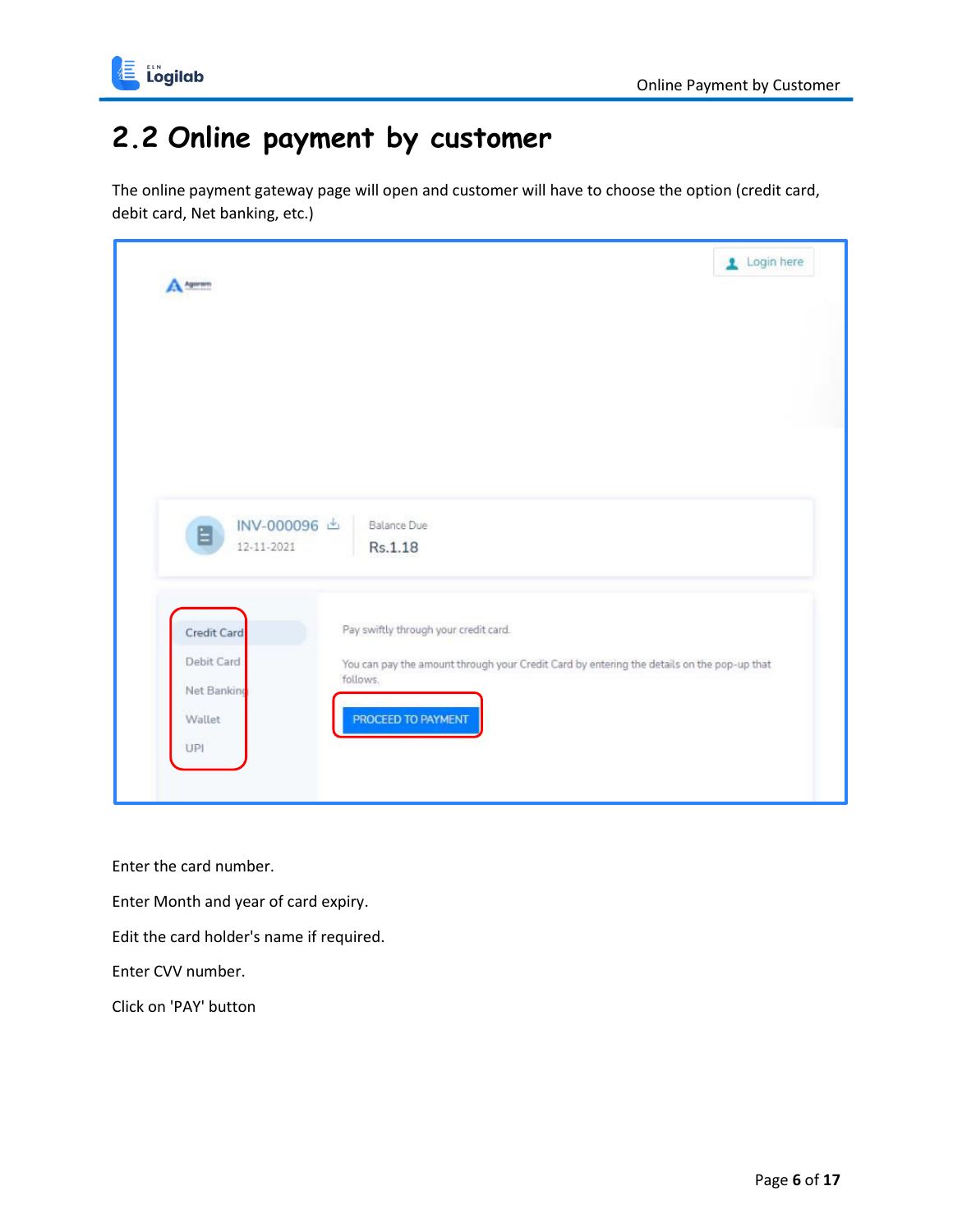

| English v          |                     |
|--------------------|---------------------|
| < Card             | $.0. +919836254231$ |
| Add New Card       |                     |
| Card Number        | Expiry<br>08/24     |
| Card Holder's name | ĊV                  |
| Remember Card<br>m |                     |

OTP is being verified now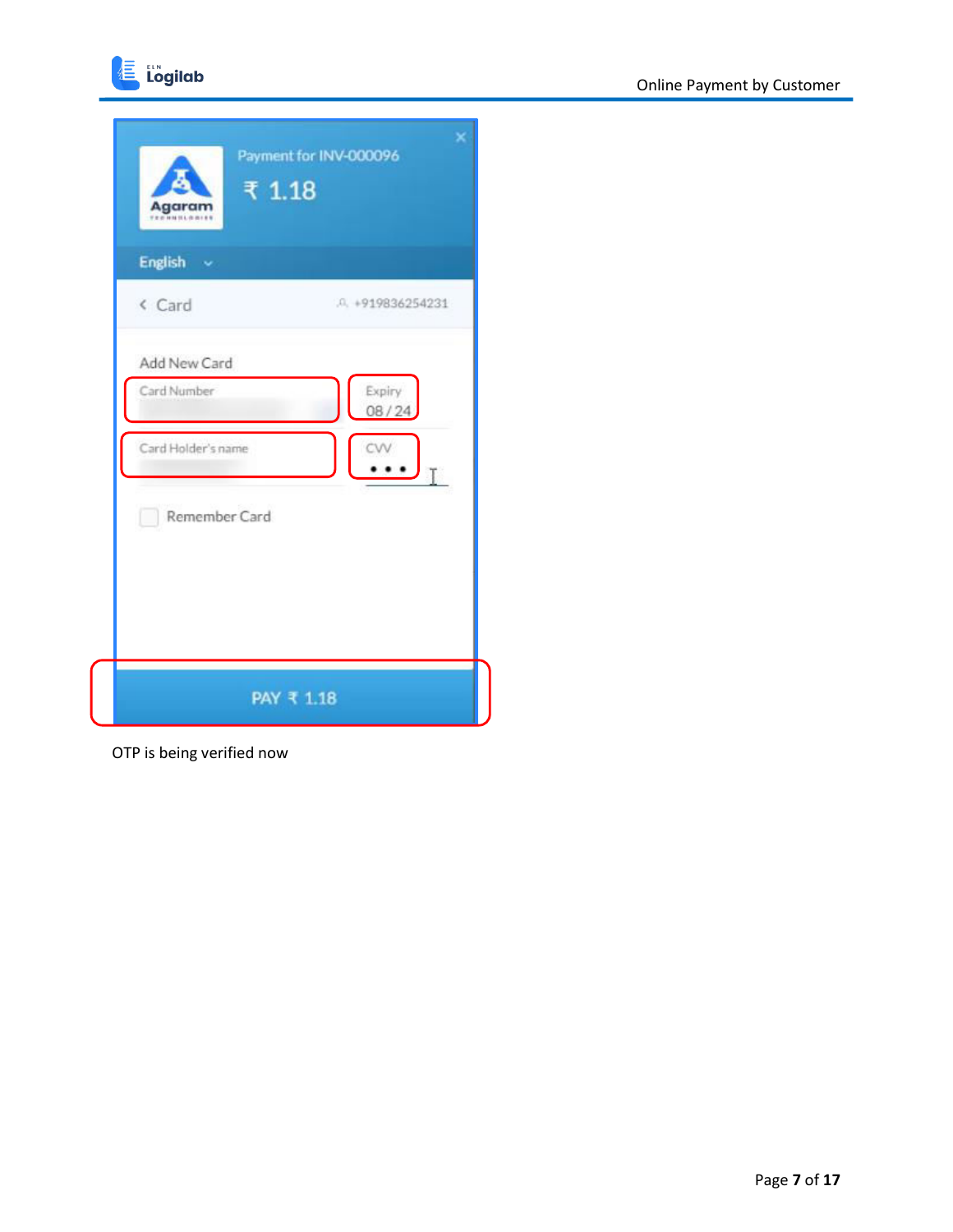



| Payment for INV-000096<br>₹ 1.18<br>Agarar  |  |
|---------------------------------------------|--|
| <b>English</b>                              |  |
| <b>CHE HDFC BANK</b><br>$.0, +919836254231$ |  |
|                                             |  |
| Enter OTP to complete payment               |  |
| T                                           |  |
| Resend OTP<br>Complete on bank's page       |  |
|                                             |  |
|                                             |  |
| This page will timeout in 2:16 minutes      |  |
| PAY ₹ 1.18                                  |  |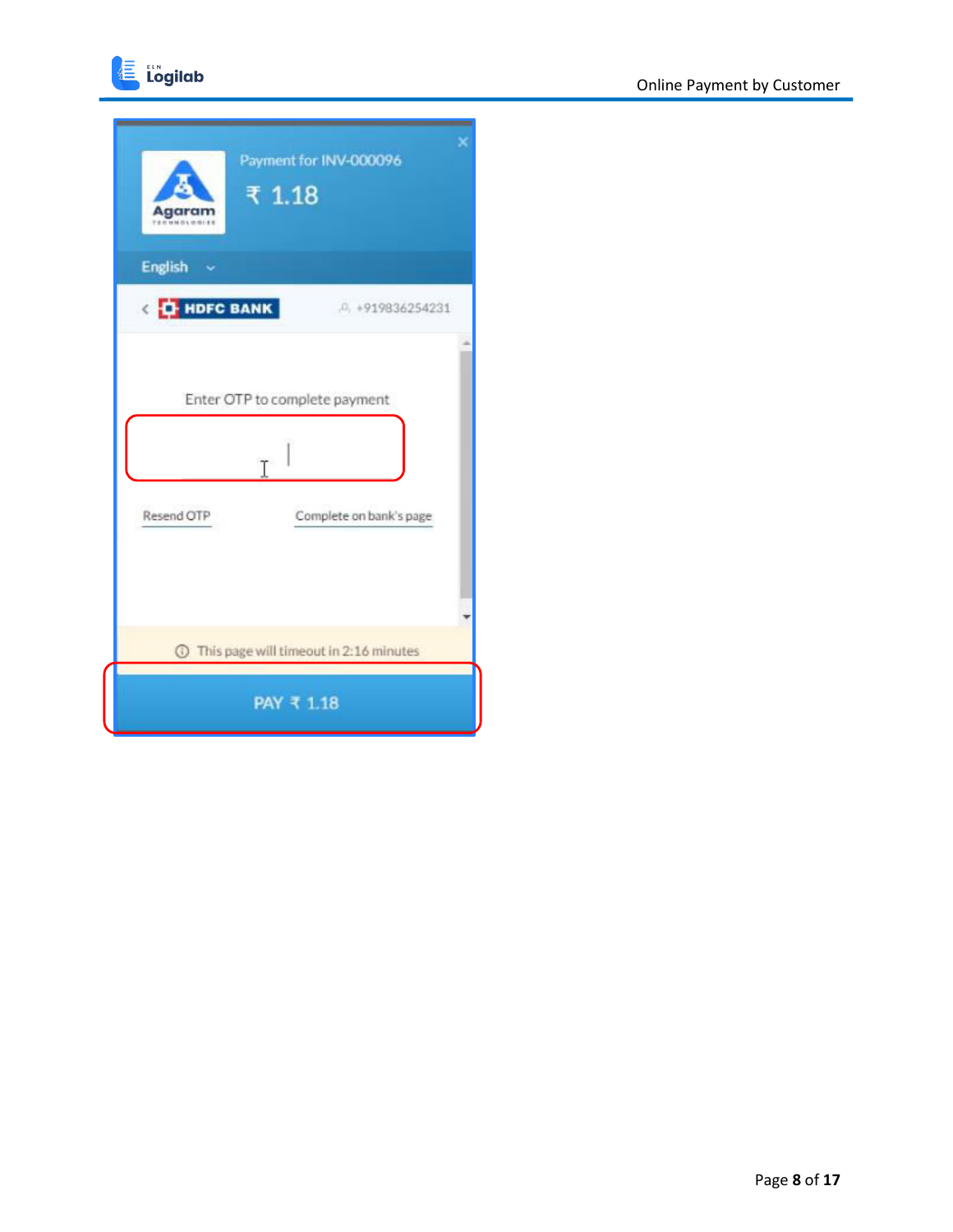

| Agaram<br>TERMINICOILE | Payment for INV-000096<br>₹ 1.18 |                                          |  |
|------------------------|----------------------------------|------------------------------------------|--|
| English v              |                                  |                                          |  |
| <b>CHE HDFC BANK</b>   |                                  | A +919836254231                          |  |
|                        | Verifying OTP                    |                                          |  |
|                        | ÷                                |                                          |  |
|                        |                                  | 1 This page will timeout in 2:09 minutes |  |

If the payment is approved, then the invoice payment will be completed (Successful payment message will be displayed). Payment confirmation email notification will be routed to customer's mail box.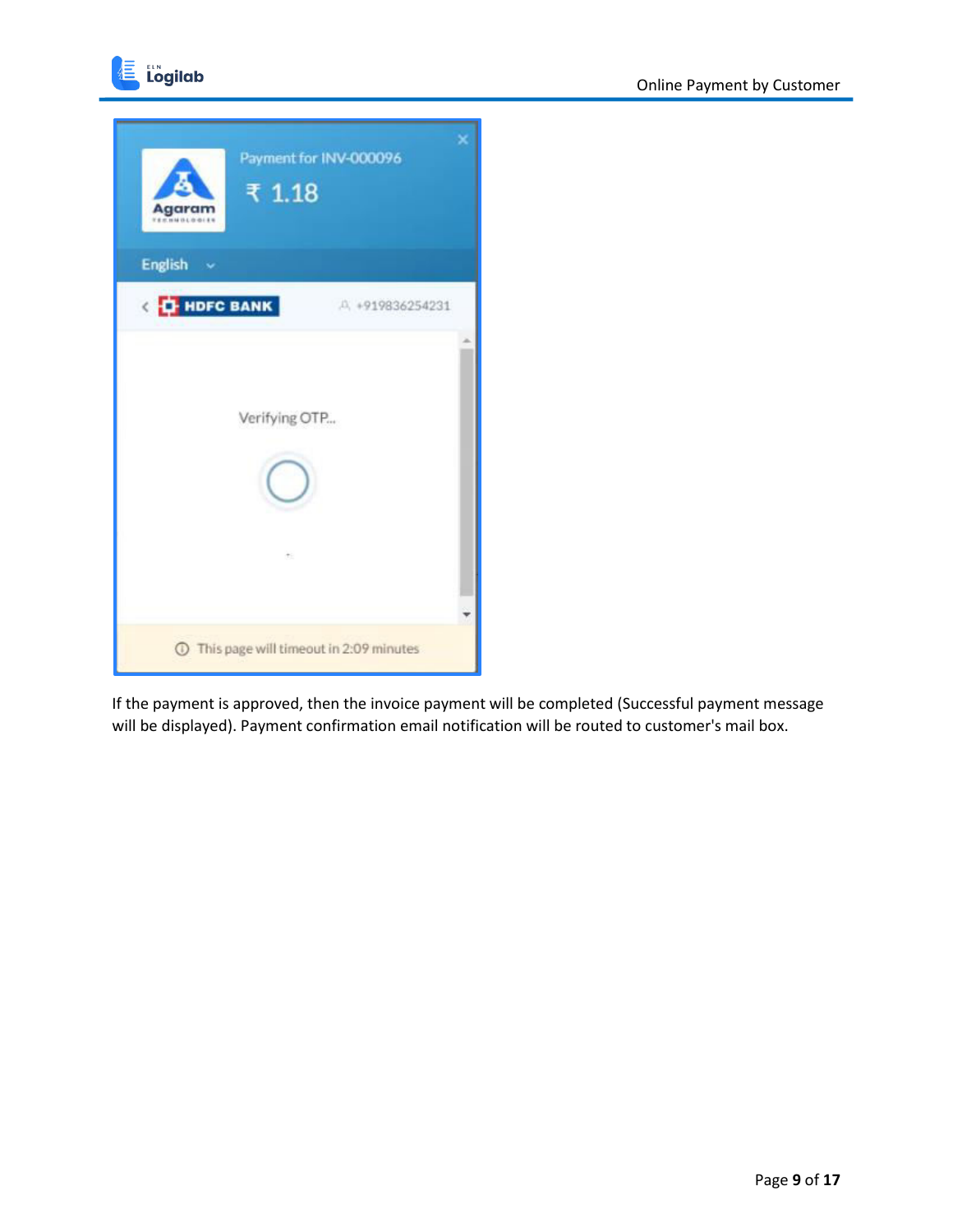



Payment Success message will be displayed for approved payment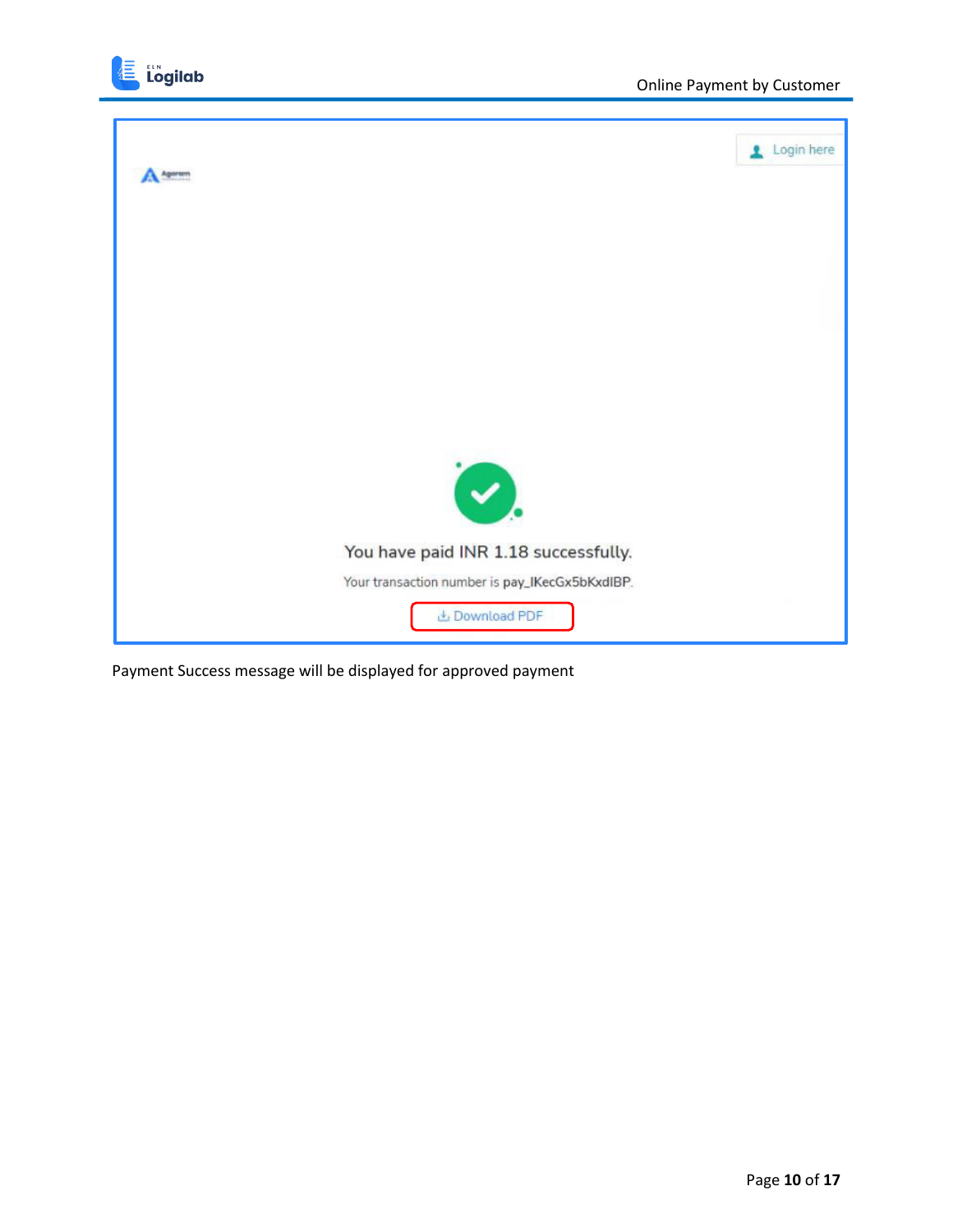

### <span id="page-10-0"></span>**2.3 Invoice verification by customer**

Download Updated invoice and open it



Note that the invoice details updated with the payment made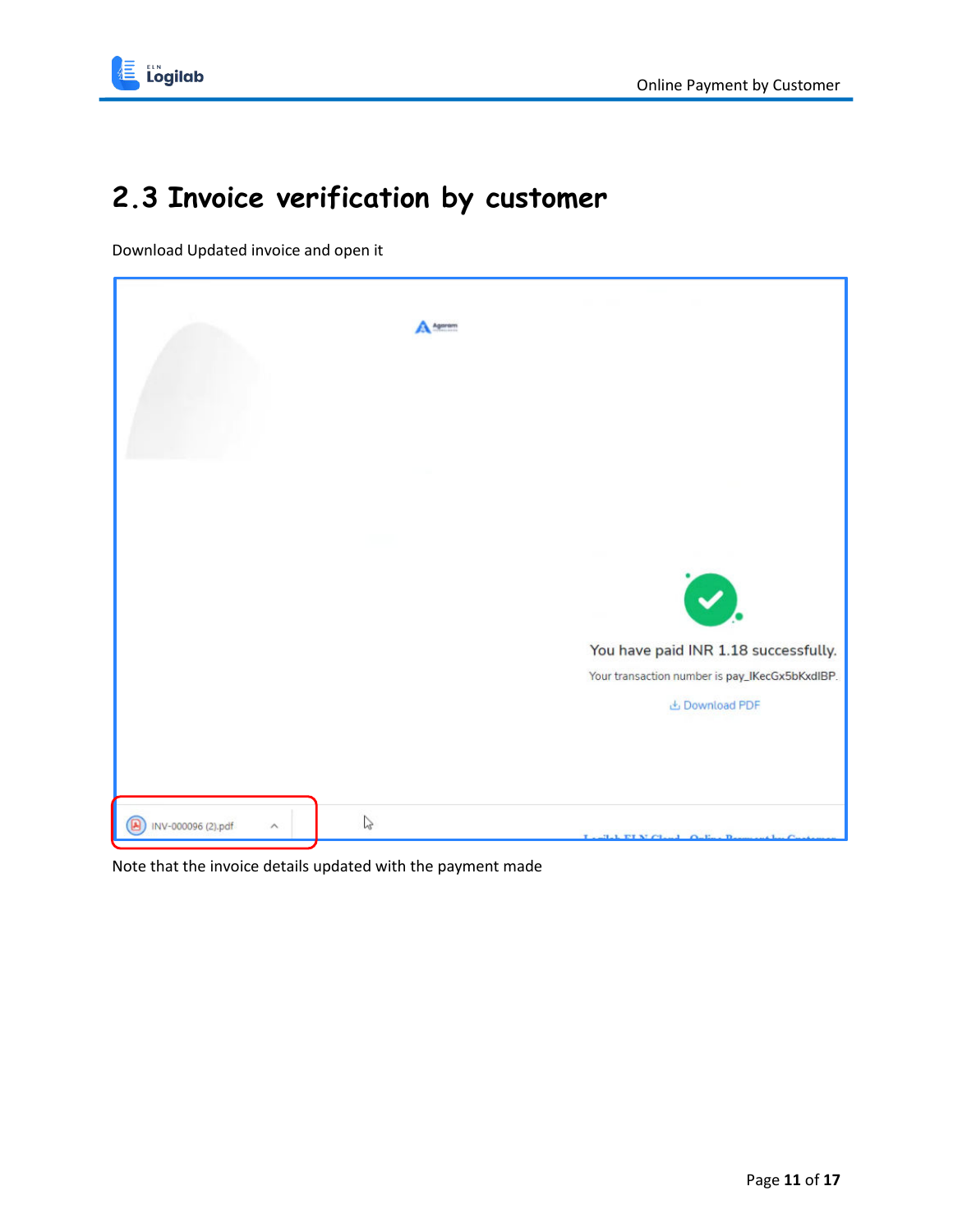



|                                                                                                                                     |                                                                                             | <b>Agaram Technologies Private</b>                                                                                                 |                     |               |                                                                        |             |                                                       |                |                                        |
|-------------------------------------------------------------------------------------------------------------------------------------|---------------------------------------------------------------------------------------------|------------------------------------------------------------------------------------------------------------------------------------|---------------------|---------------|------------------------------------------------------------------------|-------------|-------------------------------------------------------|----------------|----------------------------------------|
|                                                                                                                                     | Agaram<br>CHNOLOGIES                                                                        | Limited<br>Company ID: U72900TN1995PTC030563<br>Priyan Plaza, 76 Nelson Manickam Road,<br>Aminiikarai<br>Chennai Tamil Nadu 600029 |                     |               |                                                                        |             |                                                       |                |                                        |
|                                                                                                                                     |                                                                                             | India<br>GSTIN: 33AACCA4304J1Z5<br>PAN: AACCA4304J                                                                                 |                     |               |                                                                        |             |                                                       | <b>INVOICE</b> |                                        |
| Invoice Number<br>: INV-000096<br>Invoice Date<br>$: 12 - 11 - 2021$<br>Terms<br>: Due On Receipt<br>Due Date<br>$: 12 - 11 - 2021$ |                                                                                             |                                                                                                                                    |                     |               | Online/Offline<br>: Online                                             |             |                                                       |                |                                        |
| <b>Bill To</b>                                                                                                                      |                                                                                             |                                                                                                                                    |                     |               | Ship To                                                                |             |                                                       |                |                                        |
| Chennai<br>India<br>Đ                                                                                                               | 23 Thambu Chetty Street<br>600001 Tamil Nadu                                                |                                                                                                                                    |                     |               | 23 Thambu Chetty Street<br>Chennai<br>600001 Tamil Nadu<br>India<br>÷. |             |                                                       |                |                                        |
|                                                                                                                                     |                                                                                             | <b>HSN</b>                                                                                                                         |                     | Unit          | CGST                                                                   |             | <b>SGST</b>                                           |                |                                        |
| #<br>$\mathbf{1}$                                                                                                                   | Item<br>Logilab ELN Cloud SaaS -<br>General - Standard with 1<br>month Trial - Monthly Plan | /SAC<br>997331                                                                                                                     | Qty<br>$\mathbf{1}$ | Price<br>1.00 | %<br>9%                                                                | Amt<br>0.09 | $\%$<br>9%                                            | Amt<br>0.09    | Amount<br>1.00                         |
| <b>Total In Words</b><br>Indian Rupee One and Eighteen Paise Only                                                                   |                                                                                             |                                                                                                                                    |                     |               |                                                                        |             | Sub Total<br>CGST9 (9%)<br><b>SGST9 (9%)</b><br>Total |                | 1.00<br>0.09<br>0.09<br><b>Rs.1.18</b> |
| Thank you for the payment. You just made our day.<br>Company Bank Details for Offline payent:                                       |                                                                                             |                                                                                                                                    |                     |               |                                                                        |             | Payment Made                                          |                | $(-) 1.18$                             |
|                                                                                                                                     |                                                                                             |                                                                                                                                    |                     |               |                                                                        |             | <b>Balance Due</b>                                    |                | <b>RS.0.00</b>                         |

#### Locate and open the payment notification mail

| <b>Aol Mail.</b>          |    |                            |                                                                                                                                      | <b>SEARCH</b> |    |               |
|---------------------------|----|----------------------------|--------------------------------------------------------------------------------------------------------------------------------------|---------------|----|---------------|
| <b>COMPOSE</b>            |    |                            |                                                                                                                                      |               |    | See All (9) - |
| $\alpha$<br>v Search Mail | 麻  | From                       | Subject                                                                                                                              | $\varpi$      | 置  | Date ^        |
|                           | Ad | Mutual Funds Sahi Hai      | Exchange-Traded Funds bhi Sahi Hai! Traded like stocks, diversified like Mutual Funds: Get the best of both the                      |               |    | $\sim$        |
| Today on AOL              |    | <b>Agaram Technologies</b> | Invoice from Agaram Technologies Private Limited (Invoice#: INV-000096) : Dear Pradeep Ramkumar, Thank you for your busi             | Ô             |    | $3:41$ pm     |
| $\Box$ Inbox              |    | Payments                   | Payment successful in AGARAM TECHNOLOGIES PRIVATE LIMITED : AGARAM TECHNOLOGIES PRIVATE LIMITED ₹1.18                                |               | Ħ. | $3:41$ m      |
| <b>Py Drafts</b>          |    | Agaram Technologies        | Update on your Logilab   Payment successful for AGARAM TECHNOLOGIES PRIVATE LIMITED   ab ELN Cloud SaaS. Your subscripti             |               |    | 2:52 pm       |
|                           |    | Agaram Technologies        | Invoice from Agaram Technologies Private Limited (Invoice#: INV-000096) : Dear Pradeep Ramkumar, It was a pleasure doing busin.      |               |    | 2:52 pm       |
| <b>:画 Sent</b>            | U  | Agaram Technologies        | Status of your Logilab ELN Cloud SaaS subscription has been changed : Dear Customer, The status of the subscription Logilab EL       |               |    | 2:52 pm       |
| Spam                      | □  | <b>Agaram Technologies</b> | Your subscription to Logilab ELN Cloud SaaS was successful : Dear Customer, Thanks for subscribing to Logilab ELN Cloud Sa           |               |    | $2:46$ pm     |
| Trash                     |    | saas@agaramtech.com        | Tenant Username & Password : Dear Customer. Thanks for Registering your Organization in Logilab ELN. Please use below mention        |               |    | $2:46$ pm     |
|                           |    | Agaram Technologies        | Agaram Technologies Private Limited has invited you to join their portal : Dear Pradeep, You are invited to Agaram Technologies Priv |               |    | $2:44$ pm     |
| <b>ED</b> Contacts        |    | subscriptions@agaramte     | Agaram Technologies Private Limited has requested you to verify your profile : Dear Customer, Thanks For Your Interest to get your   |               |    | 2:44 pm       |
| 图 Calendar                |    |                            |                                                                                                                                      |               |    |               |
| $\vee$ Folders            |    |                            |                                                                                                                                      |               |    |               |
|                           |    |                            |                                                                                                                                      |               |    |               |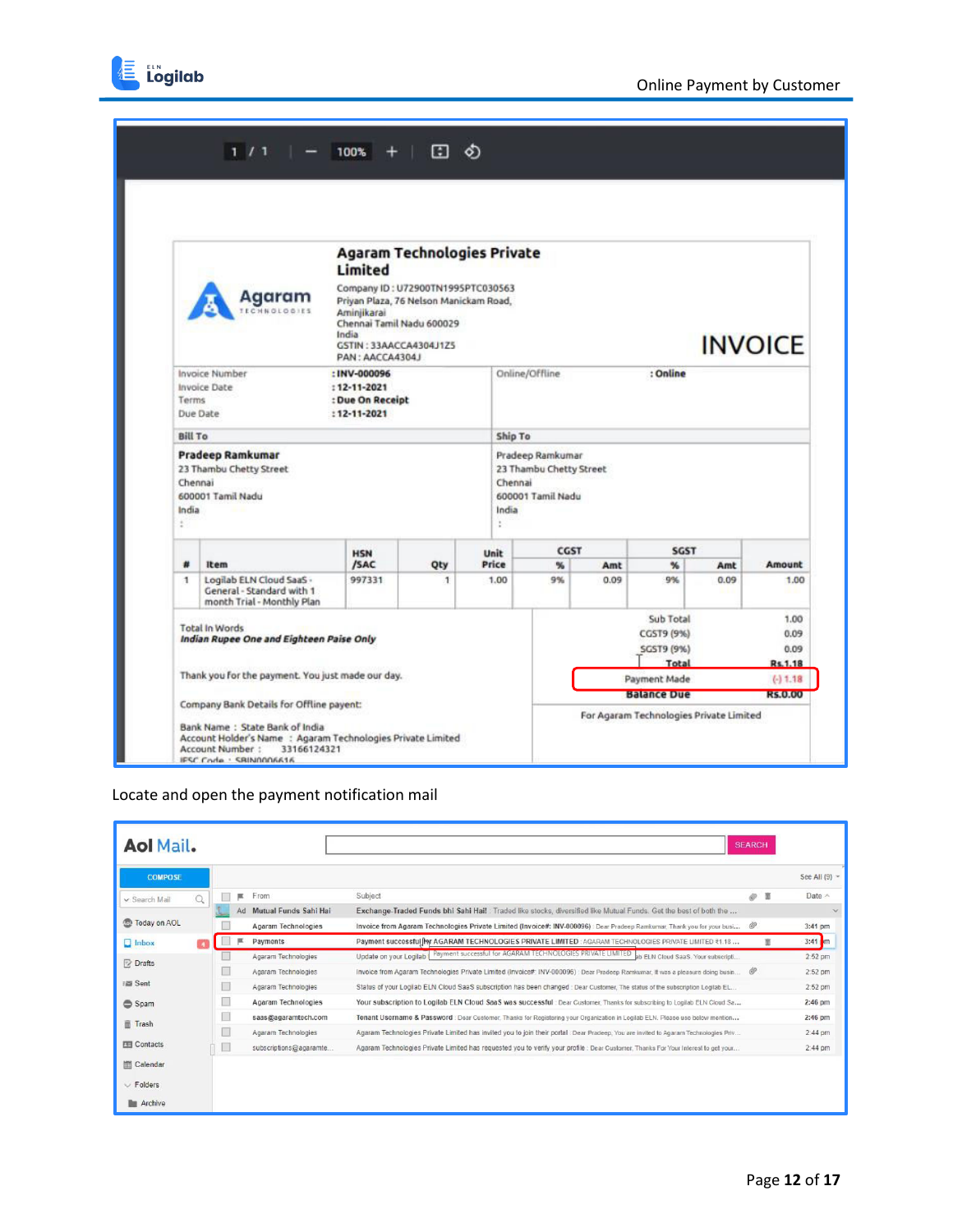

Note that it contains the details of payment just made. Optionally, open the updated invoice notification to verify the payment

| <b>Aol Mail.</b>                                  |                                                              |                      |                                                     | <b>SEARCH</b>             |
|---------------------------------------------------|--------------------------------------------------------------|----------------------|-----------------------------------------------------|---------------------------|
| <b>COMPOSE</b>                                    | 而<br><br>More $-$<br>$\leftarrow$                            |                      |                                                     | $\vee$ $\wedge$           |
| $\alpha$<br>v Search Mail                         | Images blocked Show images   Don't block this sender         |                      |                                                     | Turn off image bloc       |
| <b>Today on AOL</b>                               | Payment successful for AGARAM TECHNOLOGIES PRIVATE LIMITED   |                      |                                                     | 画<br>事<br>G               |
| $\Box$ Inbox<br>$\blacksquare$<br><b>B</b> Drafts | ■ Payments (no-reply@razorpay.com)<br>To: you Details $\vee$ |                      |                                                     | Fri, Nov 12, 2021 3:41 pr |
| im Sent<br>Spam<br><b>面 Trash</b>                 | <b>AGARAM TECHNOLOGIES PRIVATE LIMITED</b>                   |                      | https://cdn.razorpay.com/static/assets/email/check- |                           |
| 图 Contacts<br><b>图 Calendar</b><br>$\vee$ Folders |                                                              |                      | ₹1.18<br>Paid Successfully                          |                           |
| <b>E</b> Archive                                  |                                                              | Payment Id<br>Method | pay_IKecGx5bKxdIBP<br>Card<br>XXXX-XXXX-XXXX-3583   | $\mathbb{P}$              |
|                                                   |                                                              | Paid On              | 12th Nov, 2021                                      |                           |
| $\sim$                                            |                                                              | Email                | drs_pharma@aol.com                                  |                           |

#### <span id="page-12-0"></span>**2.4 Verification in Customer Portal**

An alternate way of verification of payment is: through customer portal. Login to customer portal and navigate to home page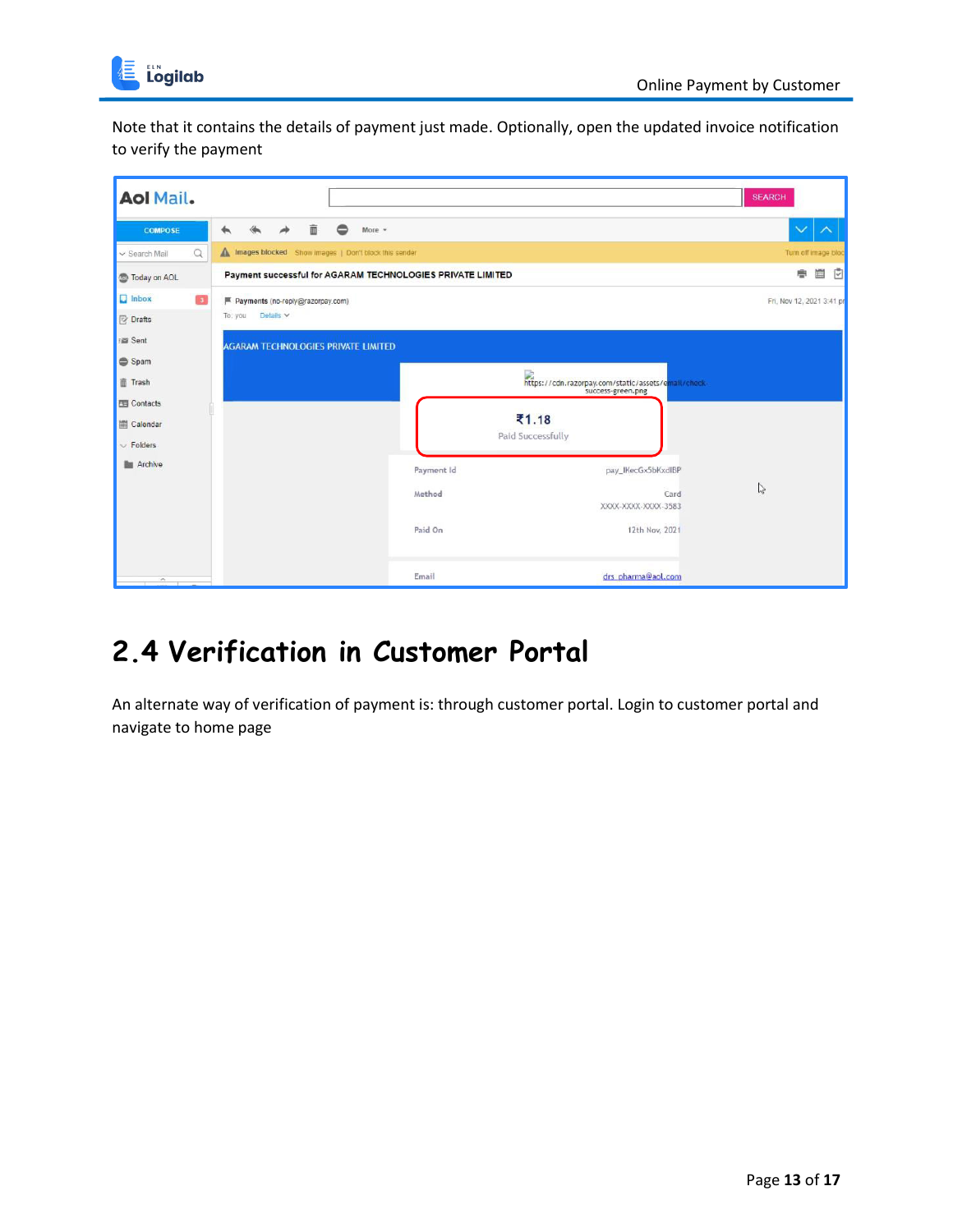



| i subscriptions.zoho.com/portal/agaramtechsubs/login |  |                                                                                                                       |
|------------------------------------------------------|--|-----------------------------------------------------------------------------------------------------------------------|
|                                                      |  | AC Instance C TCM EMEA GOLD C TCM Config Cloud I E demo fusion C EBS EMEA Instance O TCM Training C TCM Solution Libr |
|                                                      |  |                                                                                                                       |
|                                                      |  | Agaram<br>CHNOLOGIES                                                                                                  |
|                                                      |  | Login to the portal                                                                                                   |
|                                                      |  | View your transactions with Agaram Technologies<br>Private Limited                                                    |
|                                                      |  | drs_pharma@aol.com<br>▷                                                                                               |
|                                                      |  |                                                                                                                       |
|                                                      |  | Remember me                                                                                                           |
|                                                      |  | <b>SIGN IN</b>                                                                                                        |
|                                                      |  | Forgot Password?                                                                                                      |
|                                                      |  | You will receive an e-mail with a link to reset your<br>password.                                                     |
|                                                      |  | Trouble signing in?                                                                                                   |

You can notice the last payment details on the same.

| C<br>$\rightarrow$<br>$\leftarrow$ | subscriptions.zoho.com/portal/agaramtechsubs/index                                                                                                                                        |                          |                                                       |                          |
|------------------------------------|-------------------------------------------------------------------------------------------------------------------------------------------------------------------------------------------|--------------------------|-------------------------------------------------------|--------------------------|
|                                    | Apps   BAC Instance   TCM EMEA GOLD ©   TCM Config Cloud I   El demo fusion © ES EMEA Instance   O TCM Training   C TCM Solution Library   © Transfer to GL in su ©   E BIMS   EXPENSE RE |                          |                                                       |                          |
| Pradeep Ra<br>drs_pharma@aoLc      | Agaram Technologies Customer Portal                                                                                                                                                       |                          |                                                       |                          |
| <b>A</b> Home                      |                                                                                                                                                                                           |                          |                                                       |                          |
| Subscriptions                      | OUTSTANDING INVOICES                                                                                                                                                                      | <b>AVAILABLE CREDITS</b> |                                                       |                          |
| <b>E</b> Invoices                  | Rs.0.00                                                                                                                                                                                   | Rs.0.00                  |                                                       |                          |
| <b>8</b> Payments Made             |                                                                                                                                                                                           |                          |                                                       |                          |
|                                    | Last Payment Made                                                                                                                                                                         |                          |                                                       |                          |
| <b>B</b> Statements                |                                                                                                                                                                                           |                          |                                                       |                          |
|                                    | Rs.1.18                                                                                                                                                                                   |                          | Paid On                                               |                          |
|                                    | Paid for INV-000096.                                                                                                                                                                      |                          | 12-11-2021                                            |                          |
|                                    |                                                                                                                                                                                           |                          |                                                       |                          |
| <sup>2</sup> Change Password       | My Details                                                                                                                                                                                |                          | View More                                             |                          |
| $\overline{+}$ Log Out             | <b>DRS PHARMA LIMITED</b>                                                                                                                                                                 |                          |                                                       |                          |
|                                    | Pradeep Ramkumar                                                                                                                                                                          | G                        |                                                       |                          |
|                                    |                                                                                                                                                                                           |                          |                                                       |                          |
|                                    |                                                                                                                                                                                           |                          |                                                       |                          |
|                                    |                                                                                                                                                                                           |                          |                                                       |                          |
|                                    | Agaram Technologies Private Lim                                                                                                                                                           |                          |                                                       |                          |
|                                    | A Agurum<br>Company ID: U72900TN1995PTC030563                                                                                                                                             |                          |                                                       |                          |
|                                    | Priyan Plaza, 76 Nelson Manickam Road,<br>Aminjikarai                                                                                                                                     |                          | Agaram Technologies                                   | $Q$ Review<br>Send Email |
|                                    | Chennai Tamil Nadu 600029                                                                                                                                                                 |                          | subscriptions@agaramtech.com<br>+91 44 42082005       |                          |
|                                    | India                                                                                                                                                                                     |                          | <b>Logilab ELN Cloud - Online Payment by Customer</b> |                          |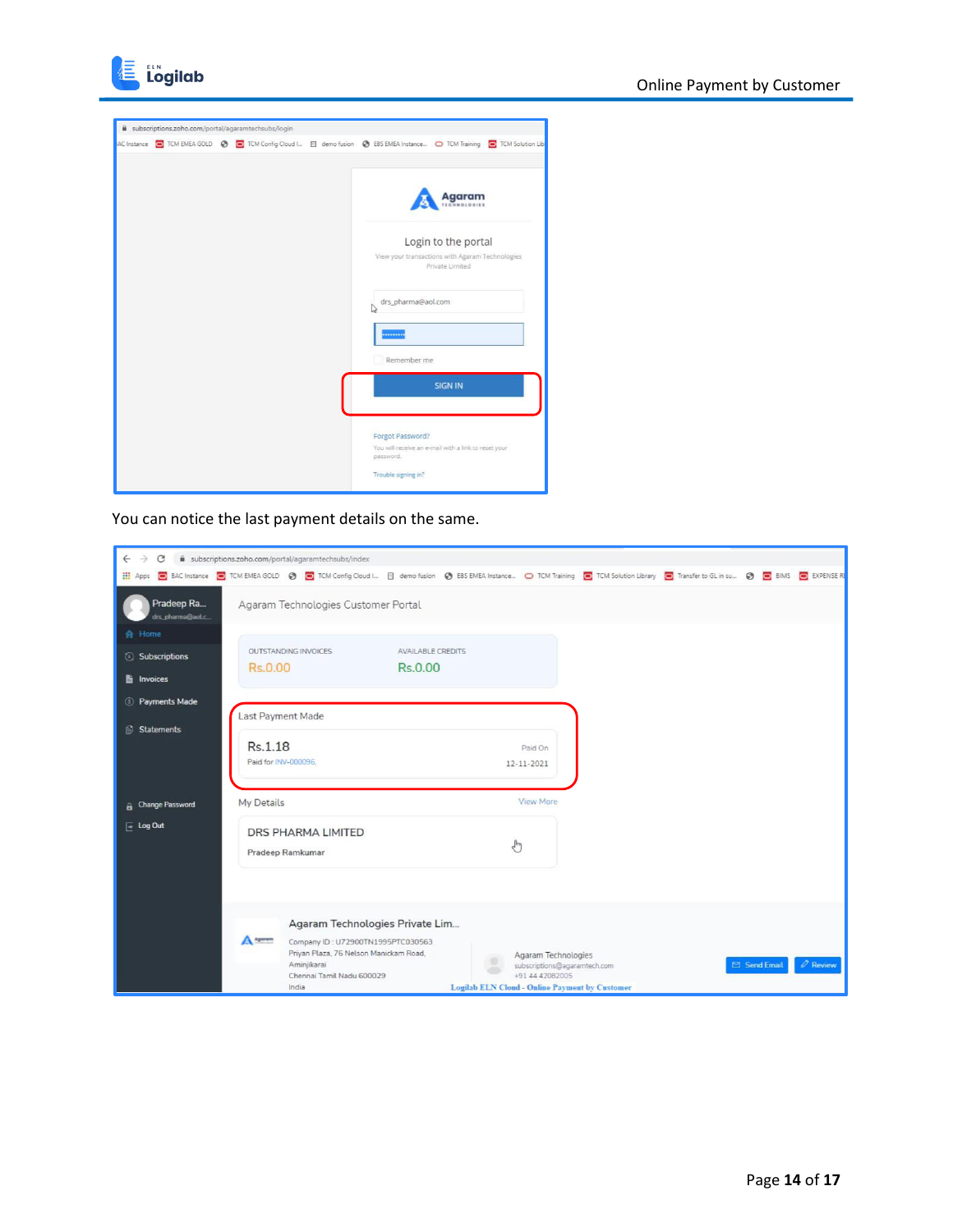

|                                    | a (2 unread) - vijiraghav E x   (2 AOL - News, Politics, Sp x   (2) AOL - News, Politics, Sp x   (2) AOL - News, Politics, Sp x   (2) AOL - News, Politics, Sp x   (2) AOL - News, Politics, Sp x   (2) |                 |                     | $\times$   |                           |                       |
|------------------------------------|---------------------------------------------------------------------------------------------------------------------------------------------------------------------------------------------------------|-----------------|---------------------|------------|---------------------------|-----------------------|
| C<br>$\leftarrow$<br>$\rightarrow$ | subscriptions.zoho.com/portal/agaramtechsubs/index#/invoices                                                                                                                                            |                 |                     |            | S Agaram Technologies P X | <b>S</b> Agaram Techn |
| <b>三</b> Apps                      | BAC Instance C TCM EMEA GOLD C TCM Config Cloud I E demo fusion C EBS EMEA Instance O TCM Training C TCM Solution Library C Transfer to GL in su C C BIM                                                |                 |                     |            |                           |                       |
| Pradeep Ra<br>drs_pharma@aoLc      | Invoices                                                                                                                                                                                                |                 |                     |            |                           |                       |
| A Home                             |                                                                                                                                                                                                         |                 |                     |            |                           |                       |
| Subscriptions                      | Show: All Transactions -                                                                                                                                                                                | Sort By: Date - |                     |            |                           |                       |
| 医<br>Invoices                      | Invoice #                                                                                                                                                                                               | Reference#      | Subscription Ref. # | Date +     | Total                     | Status                |
| <sup>3</sup> Payments Made         |                                                                                                                                                                                                         |                 |                     |            |                           |                       |
|                                    | INV-000096                                                                                                                                                                                              |                 |                     | 12-11-2021 | Rs.1.18                   | Paid                  |
| 旧<br>Statements                    |                                                                                                                                                                                                         |                 |                     |            |                           |                       |
|                                    |                                                                                                                                                                                                         |                 |                     |            |                           |                       |
|                                    |                                                                                                                                                                                                         |                 |                     |            |                           |                       |
| <sup>2</sup> Change Password       |                                                                                                                                                                                                         |                 |                     |            |                           |                       |
| $\overline{+}$ Log Out             |                                                                                                                                                                                                         |                 |                     |            |                           |                       |

On Invoices page, payment-updated invoice record is available

| 2 (2 unread) - vijiraghav ( x   m AOL - News, Politics, S <sub>P</sub> x   m AOL - News, Politics, S <sub>P</sub> x   m AOL - News, Politics, S <sub>P</sub> x   m AOL - News, Politics, S <sub>P</sub> x   m AOL - News, Politics, S <sub>P</sub> |                                                                                                                                                                                                                                                |                                                                                          |                                                                                                                                        |  |                                                                 |                   |    |                   |            |                                            | $\times$       | <b>8</b> Agaram Technologies |
|----------------------------------------------------------------------------------------------------------------------------------------------------------------------------------------------------------------------------------------------------|------------------------------------------------------------------------------------------------------------------------------------------------------------------------------------------------------------------------------------------------|------------------------------------------------------------------------------------------|----------------------------------------------------------------------------------------------------------------------------------------|--|-----------------------------------------------------------------|-------------------|----|-------------------|------------|--------------------------------------------|----------------|------------------------------|
| $\leftarrow$<br>C                                                                                                                                                                                                                                  |                                                                                                                                                                                                                                                | subscriptions.zoho.com/portal/agaramtechsubs/index#/invoices/invoice/2069898000000352049 |                                                                                                                                        |  |                                                                 |                   |    |                   |            |                                            |                |                              |
| Apps C BAC Instance C TCM EMEA GOLD C CM Config Cloud I E demo fusion C EBS EMEA Instance O TCM Training C TCM Solution Library                                                                                                                    |                                                                                                                                                                                                                                                |                                                                                          |                                                                                                                                        |  |                                                                 |                   |    |                   |            |                                            |                | Transfer to GL               |
| Pradeep Ra<br>drs_pharma@aol.c<br>Home<br>٠                                                                                                                                                                                                        |                                                                                                                                                                                                                                                | <b>Agaram</b><br>Aminikarai<br>India<br>PAN: AACCA4304J                                  | Company are a service in construction<br>Privan Plaza, 76 Nelson Manickam Road,<br>Chennai Tamil Nadu 600029<br>GSTIN: 33AACCA4304J1Z5 |  |                                                                 |                   |    |                   |            |                                            | <b>INVOICE</b> |                              |
| <b>Subscriptions</b><br>O.                                                                                                                                                                                                                         | Intoice Number<br>: INV-000096<br>Introice Data<br>$: 12 - 11 - 2021$                                                                                                                                                                          |                                                                                          |                                                                                                                                        |  | Online Office<br>: Online                                       |                   |    |                   |            |                                            |                |                              |
|                                                                                                                                                                                                                                                    | Terms                                                                                                                                                                                                                                          | : Due On Receipt                                                                         |                                                                                                                                        |  |                                                                 |                   |    |                   |            |                                            |                |                              |
| <b>Ei</b> Invoices                                                                                                                                                                                                                                 | Doe Date                                                                                                                                                                                                                                       | $: 12 - 11 - 2021$                                                                       |                                                                                                                                        |  |                                                                 |                   |    |                   |            |                                            |                |                              |
|                                                                                                                                                                                                                                                    | <b>Bill To</b>                                                                                                                                                                                                                                 |                                                                                          |                                                                                                                                        |  | Ship To                                                         |                   |    |                   |            |                                            |                |                              |
| <b>Payments Made</b><br>$\circ$                                                                                                                                                                                                                    | Pradeep Ramkumar<br>23 Thambu Chetty Street                                                                                                                                                                                                    |                                                                                          |                                                                                                                                        |  | Pradeep Ramkumar<br>23 Thambu Chetty Street                     |                   |    |                   |            |                                            |                |                              |
| <b>Statements</b><br>ß.                                                                                                                                                                                                                            | Chemai<br>600001 Tamil Nadu<br>India                                                                                                                                                                                                           |                                                                                          |                                                                                                                                        |  | Chennai<br>600001 Tamil Nadu<br>India                           |                   |    |                   |            |                                            |                |                              |
|                                                                                                                                                                                                                                                    |                                                                                                                                                                                                                                                |                                                                                          |                                                                                                                                        |  | CGST<br><b>SGST</b>                                             |                   |    |                   |            |                                            |                |                              |
|                                                                                                                                                                                                                                                    | $\equiv$                                                                                                                                                                                                                                       | Item                                                                                     | <b>HSN'SAC</b>                                                                                                                         |  | Qty                                                             | <b>Unit Price</b> | 96 | Amt               | 96         | Amt                                        | Amount         |                              |
|                                                                                                                                                                                                                                                    | Ŧ                                                                                                                                                                                                                                              | Logilab ELN Cloud SaaS - General -<br>Standard with 1 month Trial - Monthly Plan         | 997331                                                                                                                                 |  |                                                                 | 1.00              | 9% | 0.09              | 9%         | 0.09                                       | 1.00           |                              |
| <b>Change Password</b>                                                                                                                                                                                                                             |                                                                                                                                                                                                                                                |                                                                                          |                                                                                                                                        |  |                                                                 |                   |    | Sub Total<br>1.00 |            |                                            |                |                              |
|                                                                                                                                                                                                                                                    |                                                                                                                                                                                                                                                | Total In Words<br>Indian Rupee One and Eighteen Paire Only                               |                                                                                                                                        |  |                                                                 | ↳                 |    |                   | CGST9 (9%) | 0.09                                       |                |                              |
| $\overline{+}$ Log Out                                                                                                                                                                                                                             |                                                                                                                                                                                                                                                |                                                                                          |                                                                                                                                        |  |                                                                 |                   |    | SGST9 (9%)        |            | 0.09                                       |                |                              |
|                                                                                                                                                                                                                                                    | Thank you for the payment. You just made our day.                                                                                                                                                                                              |                                                                                          |                                                                                                                                        |  |                                                                 |                   |    |                   |            | R <sub>1.18</sub><br>Total<br>$( - ) 1.18$ |                |                              |
|                                                                                                                                                                                                                                                    | Company Bank Details for Offline payent:                                                                                                                                                                                                       |                                                                                          |                                                                                                                                        |  |                                                                 |                   |    | Payment Made      |            |                                            |                |                              |
|                                                                                                                                                                                                                                                    |                                                                                                                                                                                                                                                |                                                                                          |                                                                                                                                        |  | <b>Balance Due</b><br>Rs.0.00                                   |                   |    |                   |            |                                            |                |                              |
|                                                                                                                                                                                                                                                    | Bank Name<br>State Bank of India<br>Account Holder's Name<br>Agaram Technologies Private Limited<br>Account Number<br>33166124321<br>IFSC Code<br>SBDV0006616<br>Branch<br>Siruthozhil, Chetpet, Chennai, India<br>SWIFT Code<br>SBIND(BB 301) |                                                                                          |                                                                                                                                        |  | For Agaram Technologies Private Limited<br>Authorized Signatory |                   |    |                   |            |                                            |                |                              |
|                                                                                                                                                                                                                                                    | Declaration<br>We declare that this invoice shows the actual price of goods and services<br>described and that all particulars are true and correct.<br>This is a computer generated Invoice                                                   |                                                                                          |                                                                                                                                        |  |                                                                 |                   |    |                   |            |                                            |                |                              |

On 'Payments Made' page, Payment record is available.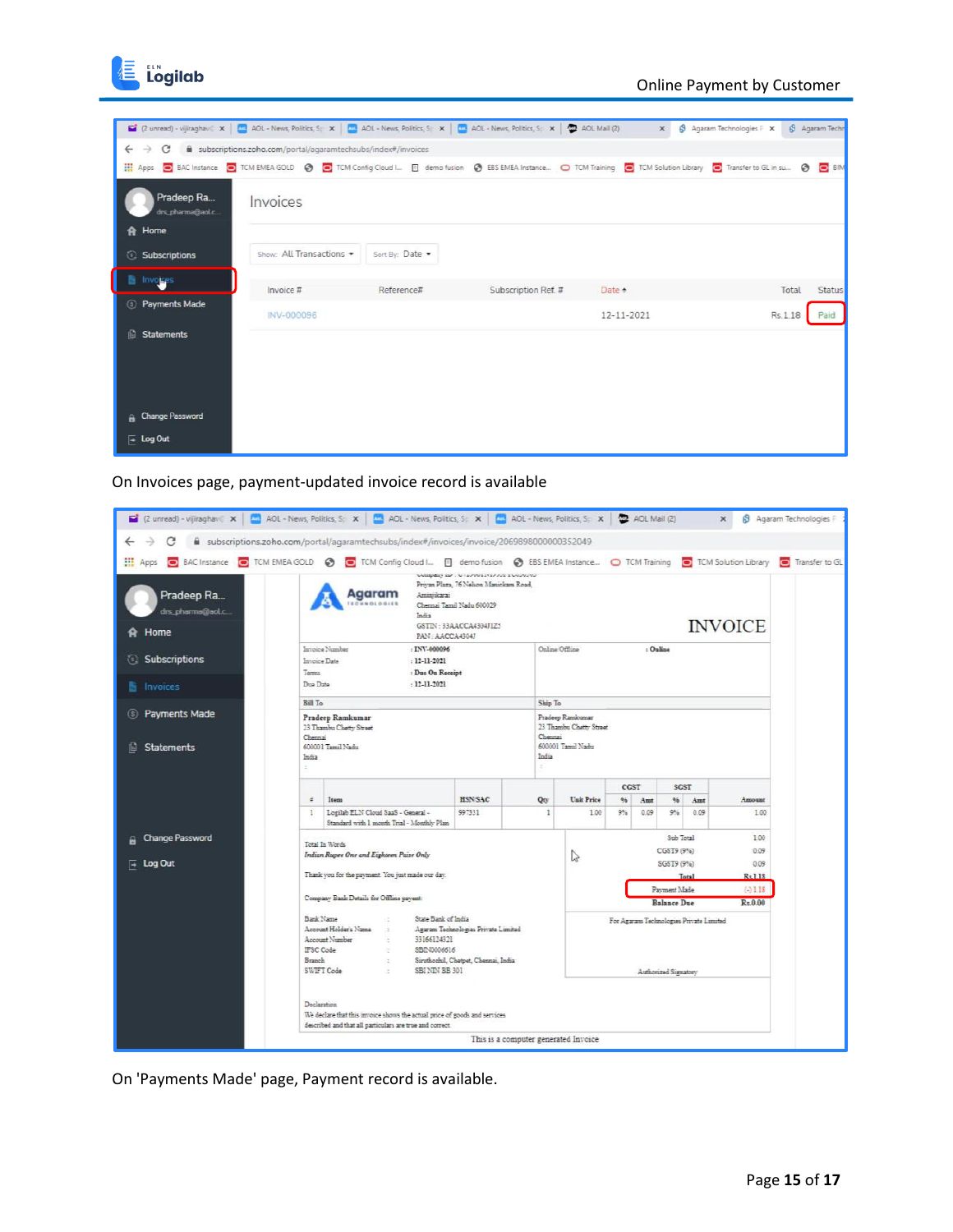



| Pradeep Ra<br>drs_pharma@aoLc    | < Back to Payments Made |                                                                                 | <b>Download PDF</b><br>Print |
|----------------------------------|-------------------------|---------------------------------------------------------------------------------|------------------------------|
| Home                             |                         |                                                                                 |                              |
| <b>Subscriptions</b><br>$\omega$ |                         | <b>Agaram Technologies Private Limited</b>                                      |                              |
| Invoices<br>B                    |                         | Company ID: U72900TN1995PTC030563                                               |                              |
| <b>Payments Made</b><br>Γs       | <b>Agaram</b>           | Priyan Plaza, 76 Nelson Manickam Road,<br>Aminjikarai                           |                              |
| <b>B</b> Statements              |                         | Chennai Tamil Nadu 600029<br>India<br>GSTIN: 33AACCA4304J1Z5<br>PAN: AACCA4304J |                              |
| <b>Change Password</b><br>A      |                         | PAYMENT RECEIPT                                                                 | $\mathbb{Z}$                 |
| $\overline{+}$ Log Out           |                         |                                                                                 |                              |
|                                  | Payment Date            | 12-11-2021                                                                      | <b>Amount Received</b>       |
|                                  | Reference Number        | pay IKecGx5bKxdIBP                                                              | Rs.1.18                      |
|                                  | Payment Mode            | Razorpay                                                                        |                              |
|                                  |                         | Amount Received In Words Indian Rupee One and Eighteen Paise Only               |                              |
|                                  |                         |                                                                                 |                              |
|                                  | <b>Bill To</b>          |                                                                                 | Authorized Signature         |

On 'Statements' page, the latest statement of account is updated.